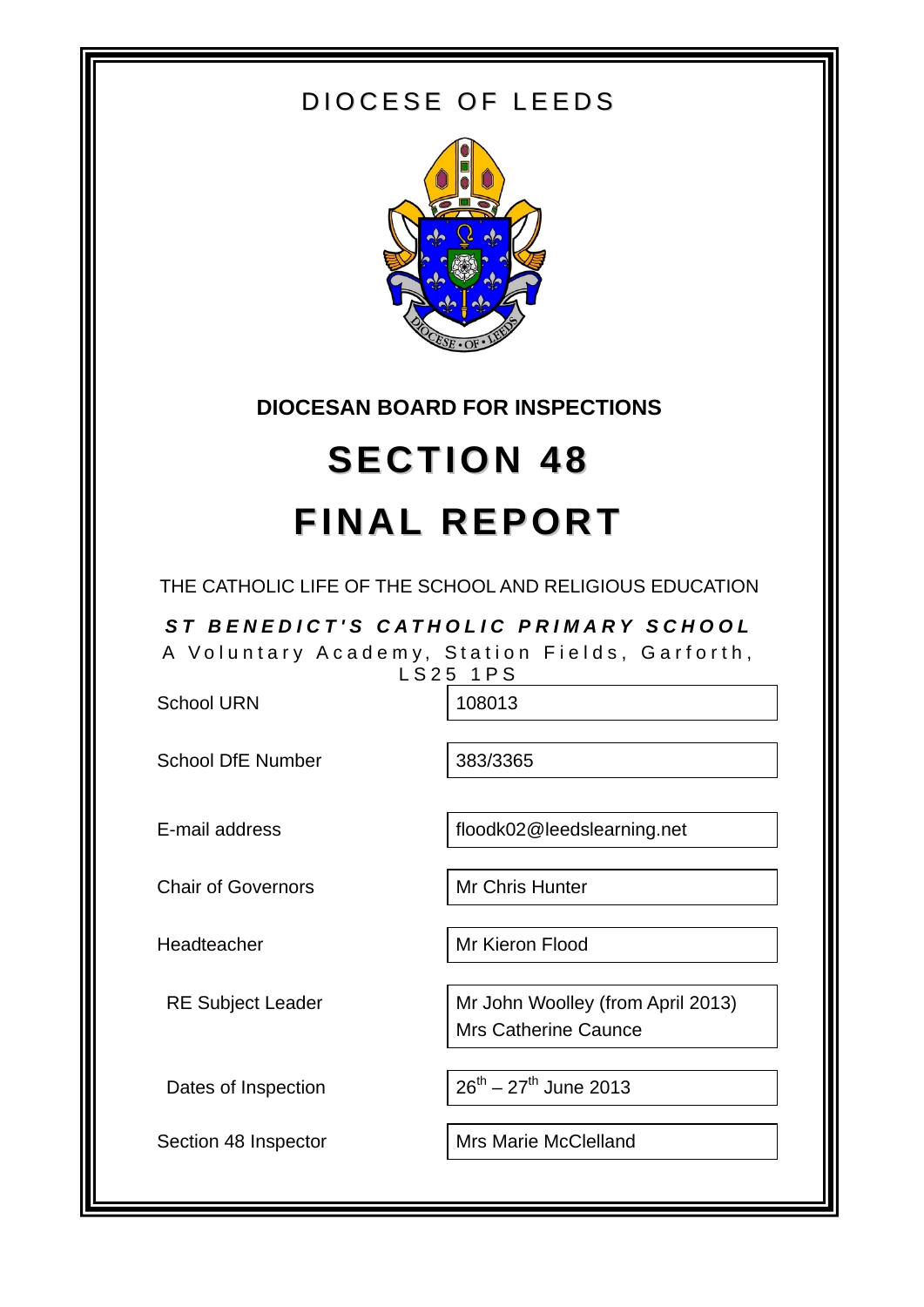**Inspection Grades: 1 is Outstanding, 2 is Good, 3 requires improvement in order to be good, 4 is Inadequate** 

**OVERALL EFFECTIVENESS:** how effective the school is in providing Catholic Education.

*The above judgement on overall effectiveness is based on all the available evidence following the evaluation of:* 

- *Outcomes for pupils,*
- *The provision for Catholic Education*
- *Leaders and Managers*

# **OUTCOMES FOR PUPILS 1**

# **THE PROVISION FOR CATHOLIC EDUCATION**

# **LEADERS AND MANAGERS**

## **Summary of key findings:**

### **This is an outstanding Catholic primary school**

- St Benedict's Mission Statement to provide 'a *Catholic Education that promotes the overall development of all members of the school community, enabling them to achieve their full potential*' is central to its work. This is a happy and welcoming place where effective partnerships with parents, parish and the wider community are very much in evidence.
- Outcomes for pupils are outstanding because the Catholic Life of the school is integral and all embracing. It contributes to the spiritual, moral and social development of pupils and enables them to feel safe and respected. They radiate a strong sense of belonging and articulate a deep pride in the school's charitable outreach, its impact on the local community and its on-going programme of improvements and refurbishment. The latter has made a significant difference to the learning environment, especially in the Early Years Foundation Stage (EYFS) and in the new school library.
- The Headteacher, senior leaders and governors evince a clear vision for embedding current good and outstanding practice and securing further improvement. This vision is shared with a hard-working and dedicated staff team by means of comprehensive development/progress plans together with focused in-service training and support within a culture of mutual professional respect.
- The Parish Priest makes a significant contribution to the school's provision for Collective Worship especially in relation to the liturgical year. He is popular with children, parents and staff and he is a regular visitor to school.
- Progress and achievement in RE are outstanding because of the quality of teaching and learning. Children are encouraged and challenged to think about their faith and how their actions affect others. High quality resources promote interest and enjoyment in the subject and children concentrate and interact well with each other in lessons.

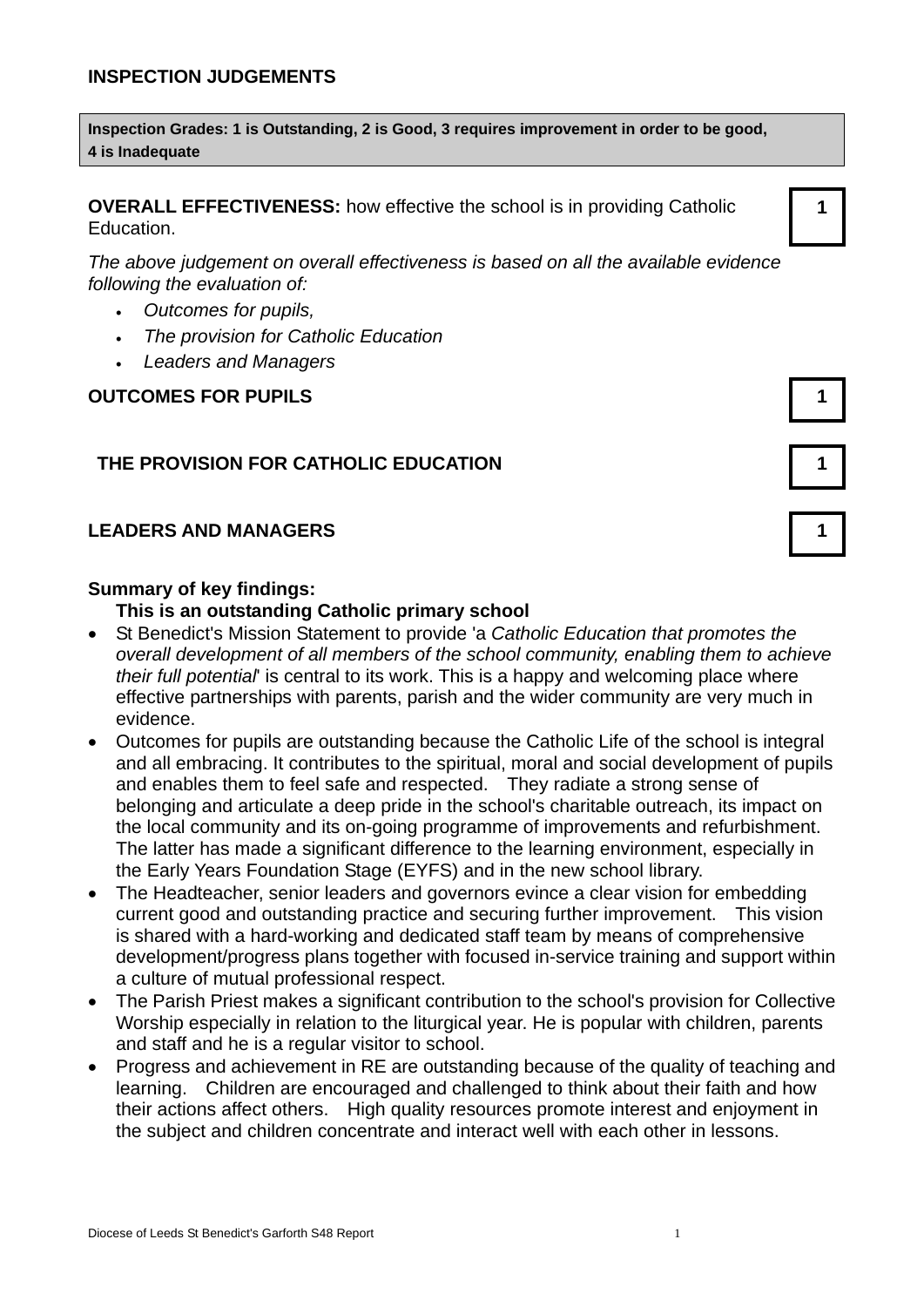#### **What the school needs to do to improve further.**

School leaders have already identified and embarked on fine-tuned improvements to

- ◆ embed current excellent practice in teaching, learning and assessment, and to
- ◆ continue and extend the broader curriculum exploring other cultures
- In addition to these on-going improvements, the school should also
- Include commentary on *RE* and *Catholic Life* in the *Annual Pupil Report to Parents*

#### **Information about this inspection**

The Inspection of St Benedict's Primary School was carried out under the requirements of the Education Act 2005, and in accordance with the Leeds Diocesan Framework and Schedule for Section 48 Inspections approved by the Diocesan Administrator of Leeds. The inspection reviews and evaluates how effective the school is in providing Catholic education. This process begins with the school's own self-evaluation and the inspection schedule follows the criteria set by the National Board of Religious Inspectors and Advisers (NBRIA 2012).

The inspector reviewed in detail the following aspects:

- The extent to which key issues for action identified in the previous Section 48 RE inspection have been addressed;
- The extent to which pupils contribute to and benefit from the Catholic Life of the school;
- How well pupils enjoy and achieve their learning in RE;
- How well pupils respond to and participate in the school's Collective Worship;
- The quality of teaching and how purposeful learning is in RE;
- The extent to which the RE curriculum promotes pupils' learning:
- The quality of Collective Worship;
- The accuracy of the school's self-evaluation system;
- The school's partnership activities, including home-school-parish links.

Over 1½ days, the inspector consulted and/or observed the following:

- Five sessions of Collective Worship (CW): Whole school; Key Stage 2; Yr4 Class-based; Nursery-based, and Staff Morning Prayer
- Six Religious Education (RE) lessons observed through the school: Reception and Years 1, 2, 3, 5 and 6.
- Samples and displays of RE-related work in all classrooms, corridors and shared areas as well as the quality of work in RE books of pupils from across the school.
- The views of staff, pupils, parents, governors, senior leaders and the Parish Priest.
- A range of documentary evidence including RE and CW policies, planning and assessment files, monitoring and evaluation records, the School Improvement Plan (SIP) and the SIP Progress Record, Governing Body minutes, written communications to and from parents, some albums of photographic evidence of special projects and themed work over the last two years.

#### **Information about this school**

 St Benedict's Primary is a Voluntary Academy with a 15 place Nursery and a current population of 230 pupils. 87% are baptised Catholics, 9% of other Christian faith and 1% of other faith communities. The school serves the parish of St Benedict, Garforth, and also, because of its good reputation, draws pupils from beyond the local catchment area.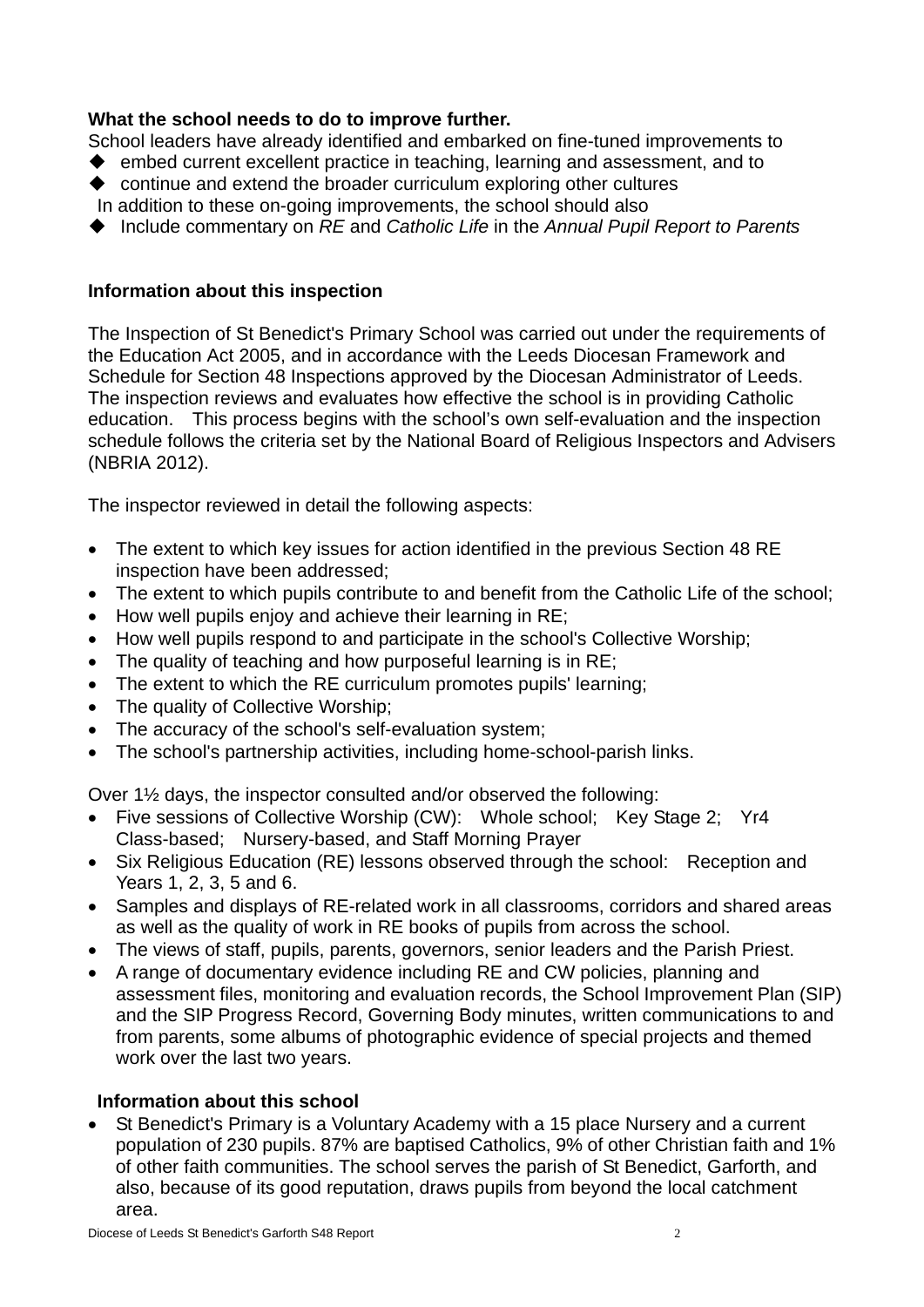- The school converted to academy status in November 2012 as part of the Bishop Konstant Catholic Multi Academy Trust (CMAT). CMAT comprises two secondary and six primary schools. Two governors and the headteacher are on its board of directors.
- Attainment on entry to Nursery and Reception over the last three years is broadly in line with the national average. The numbers of pupils at School Action+ and with Statements of Special Educational Needs (SEN) are just above the national average. The number of pupils eligible for free school meals is significantly below the national average.
- The school is divided into six classes of discrete year groups + a Reception and a Nursery class in EYFS.
- Staffing includes nine full time teachers + twelve support assistants. Of the eight staff teaching RE, three have the CCRS and one is currently completing it. Six staff have undertaken the *Catholic Foundation Stones* programme and there is a waiting list for the next scheduled session. Three teachers (including the RE Co-ordinator and the SENCO) and one support assistant are on maternity leave since April 2013.
- The current Headteacher has been in post since April 2011 and the Deputy Headteacher since September 2012. They are *interim* SENCO and *interim* RE Co-ordinator respectively since April 2013. The Senior Leadership Team (SLT) comprises Head, Deputy, RE Co-ordinator, + Key Stage 1 and Key Stage 2 Leaders. The RE Co-ordinator met twice - voluntarily on her maternity leave - with the inspector to share information about her leadership of RE.

#### **Full report - inspection judgements**

#### **Outcomes for individuals and groups of pupils are outstanding**

| The extent to which pupils contribute to and benefit from the Catholic life of the school.   1 |  |
|------------------------------------------------------------------------------------------------|--|
| How well pupils achieve and enjoy their learning in Religious Education.                       |  |
| How well pupils respond to and participate in the school's Collective Worship.                 |  |

- It is evident from pupils' general self-esteem, their excellent behaviour and confident sense of belonging that St Benedict's is an outstanding school. They are enthusiastic to articulate their love of school and its colourful logo, its range of playground improvements, cheerful displays in shared areas and classrooms, and its pupil-inspired themed library.
- A spontaneous *guided tour* by some older pupils revealed a deep pride at ways in which parents, pupils and staff had collaborated to share ideas and talents in effecting improvements in school over time. They could readily decide on '*We must be the change we wish to see in the World'* as a favourite maxim from among many key osmotic displays around the school. Pupils' understanding of the constituents of *ethos* was also palpable in their enthusiasm to showcase the new library and their own appreciation and experience of it.
- Response to Collective Worship (CW) is mature and reverent and pupils participate joyfully. Their involvement in the prayer and liturgy of the school is a feature of experience from their earliest years resulting in discernible year-on-year growth in religious literacy, gesture and familiarity. The display in the hall of pupils' answers to 'how do we follow the call of Jesus?' included the thoughtful precept '*Recognise and know how lucky you are!'*
- Strong links between school staff and parish catechetical workers enable meaningful connections between Sunday worship and daily life at school. Prayers being composed by Reception pupils, for instance, on 'what is special about Sunday' were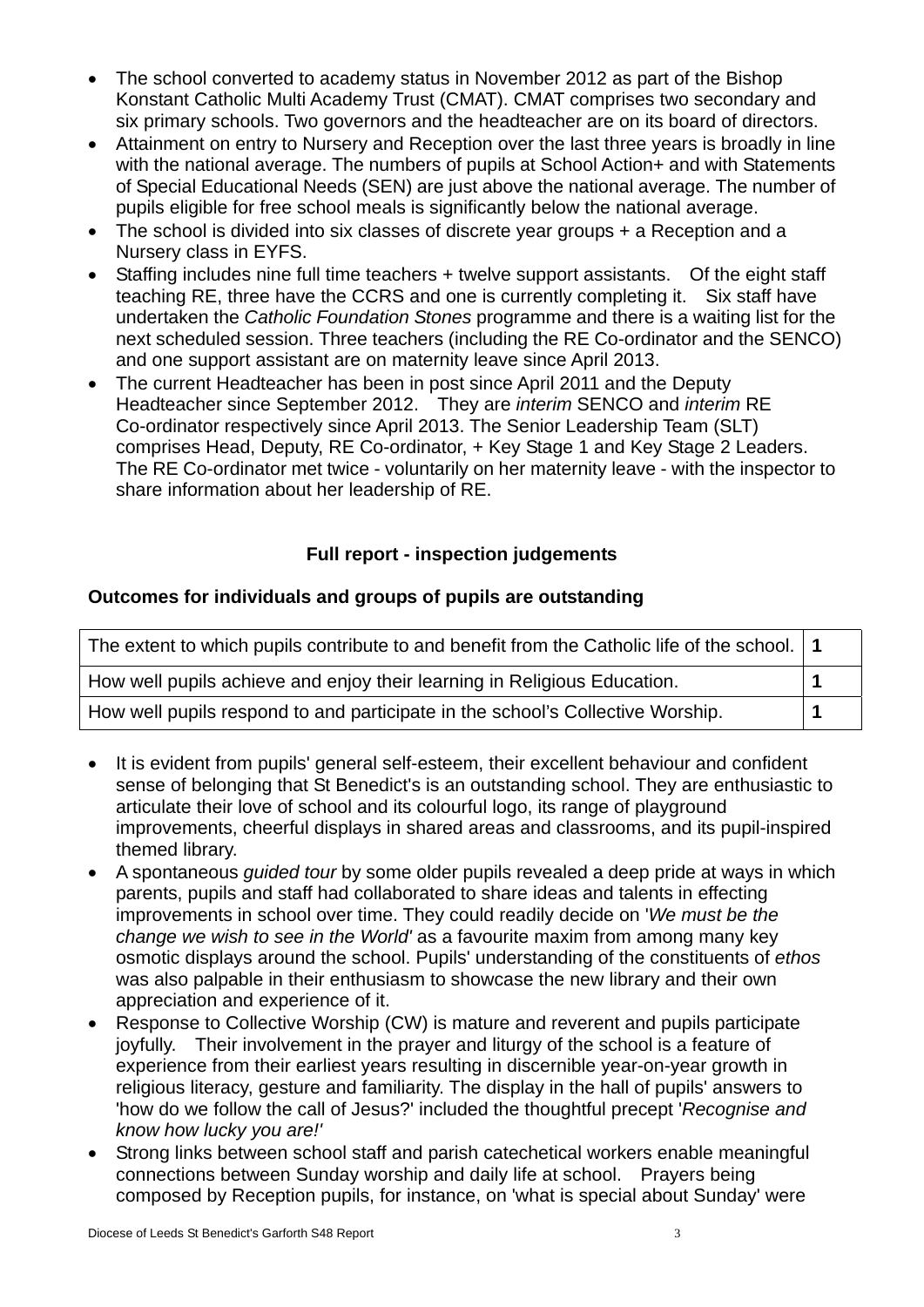already destined to be read out at 'children's liturgy' in church at the weekend. The whole-school *Wednesday Word* (CW) prepares pupils for a better understanding of the Mass themes for ensuing Sundays. In the Autumn Term, Yr2 pupils enjoy the baking sessions with the Parish Priest in preparation for Harvest Festival. Additionally, each class has a list in its dedicated prayer area of named parishioners seeking prayers, so that *all pupils* can enjoy a sense of involvement in the life of the parish.

- Tracking records over six years (and recently uploaded to the more accessible *Colour By Number* system) show progress in RE is good for all pupils and outstanding in many year groups. Opportunities to learn through drama, play, art work, dance and singing extend pupils' knowledge, enjoyment and reflection on religious themes. This broader curriculum is an enduring priority in the SIP with very positive implications for enriching personal spirituality. Art work in Yr5 relating to resurrection scenes, for instance, evoke some thoughtful and poignant narratives and they contribute to an arresting display in the church foyer.
- Leaders and managers are committed to the value of special focused curriculum days like '*Where Is God?'* to provide further help towards exploring and nurturing a personal spirituality.
- The learning needs and progress of all pupils and pupil groups are identified by systematic *Colour By Number* tracking records and there is pleasing evidence of growing confidence in pupil self and peer assessment. Pupil feedback in the February 2013 questionnaire contends that RE lessons help '*us to know what we should do and how we need to help others'*. It is enthusiastic about lessons that include '*analysing actions and emotions in the scriptures*' as well as using i-pads for finding biblical references.

#### **The provision for Catholic Education is outstanding**

| The quality of teaching and how purposeful learning is in Religious Education.    |  |
|-----------------------------------------------------------------------------------|--|
| The extent to which the Religious Education curriculum promotes pupils' learning. |  |
| The quality of Collective Worship provided by the school.                         |  |

- Provision for Catholic Education is outstanding. Excellent subject knowledge and teaching skills are used very effectively to challenge and inspire pupils as learners in RE. Support provided by teaching assistants is a key strength in helping to motivate and sustain pupil concentration. Six staff have already undertaken the *Catholic Foundation Stones (CFS)* programme and there is a 'waiting list' for the next scheduled session. Comments on the impact of CFS are very positive.
- *The Way, the Truth and the Life* (TWTL) resource forms the basis of curricular RE but it is adapted and supplemented to meet the needs of St Benedict's pupils. High quality resources, including technology, are used very effectively to optimise learning.
- The RE Co-ordinator has worked hard to enable colleagues to set appropriately challenging work in RE. She monitors her subject regularly through lesson observations, work scrutiny and professional dialogue with colleagues. Her work on linking *driver words* to levels of attainment has improved assessment techniques since the last inspection. Book scrutiny confirms that marking is formative: peer marking by pupils is learning from that model. Details of pupil targets in RE, however, need to be included in the Annual Report to Parents to maximise parental support, at home, for the subject.
- The quality of teaching and learning is mainly outstanding with other lessons being good. In the best lessons a range of teaching styles and challenges is used and key skills development is integral. Nursery pupils could exhibit very good listening skills because their teacher was such a good role model. From an early age, pupils are enabled to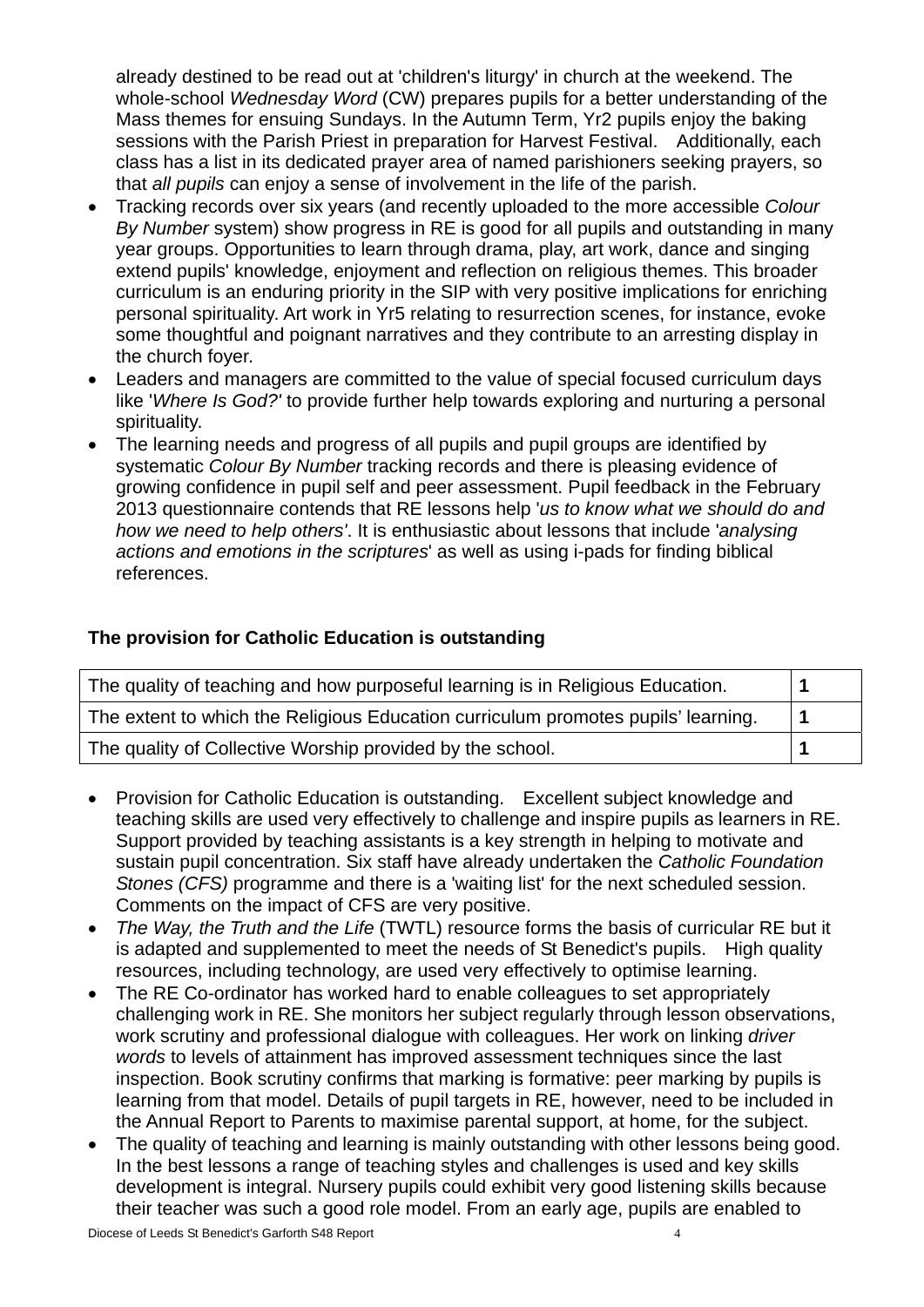ponder on and assimilate scripture stories. Referring, for instance, to the paralysed man who was let down through the roof, a Yr2 pupil explained: '*Jesus just did his powers and the man walked!'.* In the Yr 5 lesson on other world faiths, high levels of pupil enthusiasm and interest were shown in questioning and reflecting on what prompts different lifestyles and beliefs. Yr6 pupils recognised that the gifts of the Holy Spirit manifest themselves in everyday situations even in people who may not believe in God.

- Collaboration with other schools within the *Wakefield & Out-of-District Partnership* provides further enrichment experiences for pupils and staff to mix with others as fellow-learners in: 'More Than Dance', Advent Puppet Workshops, Lenten Art Workshops, Global Theme Week and the Celebration of Catholic Education. Discussions with the SLT confirms this creative curriculum and links with other cultures is an enduring priority in the SIP.
- Working with agencies including CAFOD, the Anti-Bullying Alliance, Development Education Centre and others, provides practical training for pupils to grow in respect, tolerance, and understanding and to become attuned to creative solutions.
- Collective Worship is outstanding and central to the life of the school. All staff participate and many are highly skilled in helping pupils to plan and deliver quality worship. 'Statements to Live By' are used throughout the school and form the focus of class-based and Key Stage CW. Wednesday's Whole School CW focuses on the '*Wednesday Word*' and prepares pupils for the Mass themes for the following Sunday. Pupils have a wide repertoire of prayer styles, hymns and gestures. They know that CW gives them a mission and a message.
- The major events of the liturgical and academic year are celebrated through the Eucharist. A timetable for class Masses and major liturgical and academic celebrations is agreed at the start of the school year with the Parish Priest and, during Lent, a weekly early morning Mass is held in the school hall to which families and the wider community are invited.
- Friday Assemblies are especially appreciated by parents as a time when they can savour the variety of rewards and praise used across the school. This is also a time to socialise with other parents and talk over light refreshments.

#### **The Leadership and Management are Outstanding**

**How well leaders, governors and managers promote, monitor and evaluate the provision for Catholic Education and plan and implement improvement to outcomes for pupils.** 

- Since the last inspection, there has been a new head, new deputy and a new governing board under a new Chair. Their range of professional and practical expertise and training is an asset to the strategic leadership of the school as is their commitment to the Church's mission in education.
- The Headteacher has extensive experience of school leadership and a very clear vision for this school, ably supported by the school leadership team. He leads by example. Parents, staff and governors confirm his strengths as *playground ambassador* and as Christian leader who promotes respect for each individual and their contribution to the good of the school.
- Leaders, governors and managers are diligent in selecting staff who will uphold the school's mission, values and standards. There is regular provision of updated training in matters of Child Protection and Health and Safety. Access to *Catholic Care* and other professional bodies promotes the wellbeing of all pupils. The SRE programme *All That I Am* is taught in Yr5 & Yr6 with parental and governors' approval.

**1**